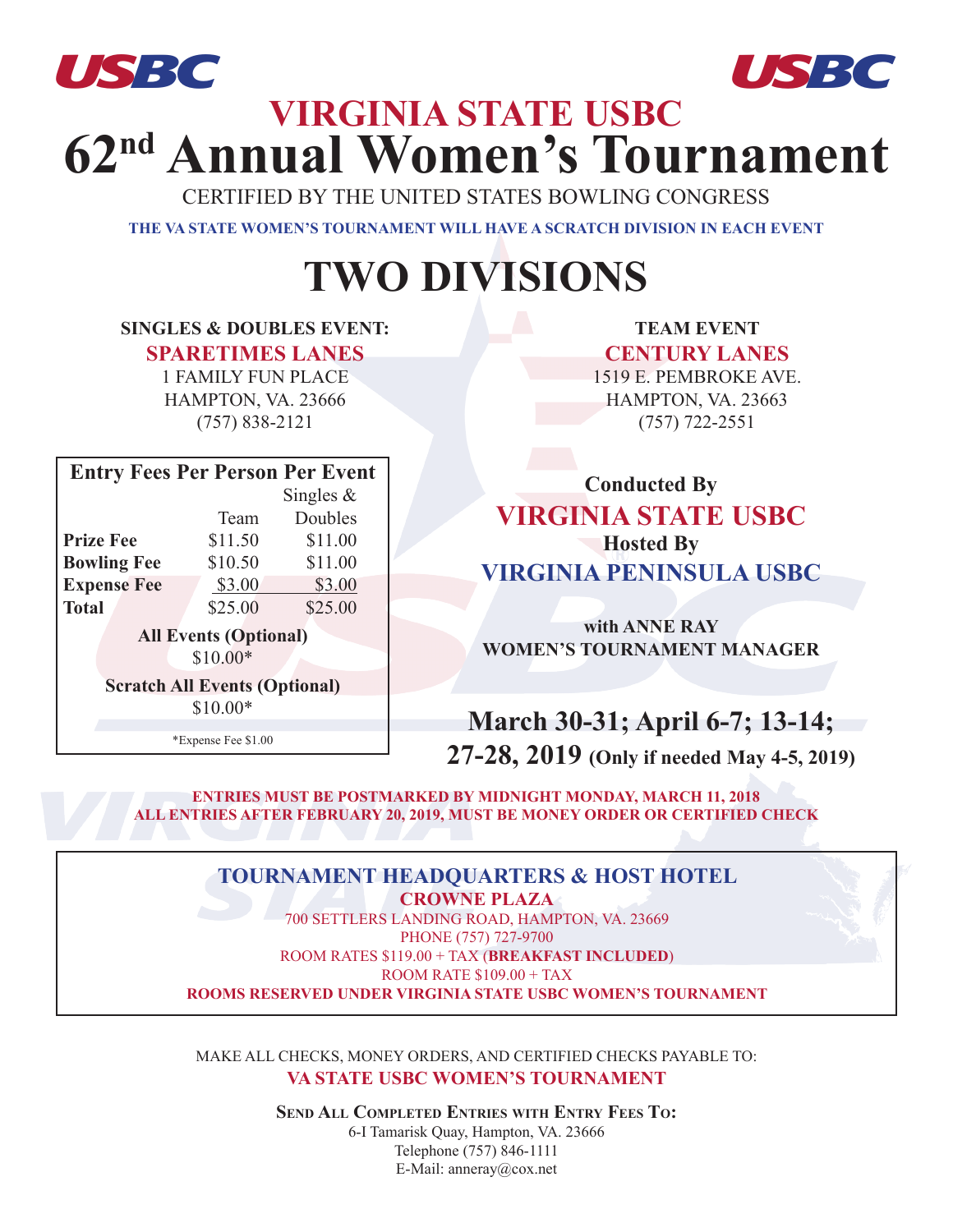### **WOMEN'S TOURNAMENT RULES**

- 1. **FORMAT:** This is a TWO division handicap tournament consisting of a 4-member team event, a doubles event, singles event and an optional 9-game all events in each division. This tournament also offers "OPTIONAL" SCRATCH DIVISIONS. (A bowler entering the Optional Scratch Divisions must enter the Handicap Division to be eligible to participate in the scratch division, and All Events participants must enter all scratch events. The TWO Division structure will be as follows: TEAM: Div 1, 601 & up and Div 2, 600 & down; DOUBLES: Div 1, 301 & up and Div 2, 300 & down; SINGLES: Div 1, 151 & up and Div 2, 150 & down; ALL EVENTS: Div 1, 151 & up; Div 2, 150 & down. (This structure is based on present average using 4-member team.)
- 2. **HANDICAP:** To the actual scores bowled in each series, shall be added a handicap of 100% of the difference between the individual's average and 230, using the individual game handicap chart.
- 3. **ELIGIBILITY:** Participation in the Ladies Championship tournament of the Virginia USBC shall be available to all adult women members of USBC who have paid Virginia USBC dues and are members of a chartered local USBC association in Virginia. If not a member of a Virginia local association dues of \$10.00 must be paid to participate and if not a member of USBC total dues of \$23.00 must be paid to participate.
- 4. **ENTRY FEE:** The entry fee will be \$25.00 per person per event. This covers \$11.50 prize fee, \$10.50 lineage fee and \$3.00 expense fee for team event; \$11.00 prize fee,\$11.00 lineage fee and \$3.00 expense fee for both doubles and singles. All events handicap are \$10.00 optional, \$9.00 prize fee and \$1.00 expense fee. Scratch options are \$10.00 per event, \$9.00 prize fee, and \$1.00 expense fee. Make all checks, money orders and certified checks payable to VA State USBC Women's Tournament. (After February 20, 2019 only money orders and certified checks will be accepted.) There will be a service charge of \$30.00 for all returned checks. Entry fee refunds will not be made unless a written notice of cancellation is received by March 11th.
- 5. **AVERAGES:** Entrants will use their highest USBC certified adult league average based on a minimum of 21 games or more for the 2017-2018 season. If no last season winter average, use the highest certified adult league average based on a minimum of 21 games as of January 1, 2019. If no current season average as of January 1st, for 21 games or more, use the highest certified average for 21 games or more for the past Summer. A written verification of the January 1st average, signed by the League Secretary or a standing sheet must be submitted with the entry form. If none of the above averages, use the highest current season average as of the start date of the tournament (March 30, 2019) based on 21 or more games. **In this case, the bowler must provide average verification when checking in to bowl**. A 230 average will be given the participant without a verified average. The participant will have 5 days after bowling to submit verification. If verification is not received or postmarked within the allotted time the 230 average stands. All others bowl scratch. **USBC Rule 319A (2) will not apply.** The Tournament Manager must verify the entering average of all winners by use of a previous season's local association yearbook, Win Labs, or final average sheets if no yearbook published; or written verification if participant used January 1st or average as of the start date of the tournament (March 30, 2019). **It is the bowler's responsibility to verify her own average, not the team captain's**.
- 6. **AVERAGE ADJUSTMENT:** Refer to applicable USBC Rule 319e of the Tournament Rules Book.
- 7. **PARTICIPATION:** Bowlers entered in the doubles event must also enter the singles event. Likewise all singles events entrants must also bowl doubles event. Bowlers cannot be listed on an original entry form more than once for any event. Scratch division is optional in each event. Participant must compete in handicap division to be eligible to enter scratch option of that event. To enter scratch team, the fee is \$10 each and all members of the team must enter scratch. To enter scratch doubles the fee is \$10 each and both partners must enter scratch doubles. To enter Scratch all events the total is \$10 each and is open to any bowler who bowled all three handicap events.
- 8. **SUBSTITUTES:** After a series has started, no changes shall be made in the order of the players, except that the captain may replace any of the players by another qualified substitute at the beginning of a game. A substitute is not required to reimburse the entry fee paid by the original entrant. Substitutes are entitled to all prize winnings. A substitute may be allowed multiple participation in team and doubles events only. A bowler from an original entry may bowl again as a substitute in the team and doubles events only, which must be an on-site substitution. **Virginia State USBC is not responsible for securing substitutes.**
- **ORDER OF BOWLING:** Teams will bowl as lined up on entry form. During the doubles/singles events, doubles will be bowled first, then singles, in that order, with no exceptions. The pattern to be followed in the doubles and singles events will be that there will be up to 3 bowlers on each bowling lane. Partners will start each game on opposite lanes. A substitute in singles events or doubles event must bowl events for the original entrant. No substitute will be accepted for All Events Prize List participation when any one event, or portion of an event, has been bowled by the original entrant or the substitute. No changing of lineups, unless requested prior to scheduling.
- 10. **TARDINESS:** Teams and individuals arriving late shall begin play and the scores shall count beginning with the frame then being bowled. Entrant will receive zero for all frames missed.
- 11. **BOWLER'S RESPONSIBILITY:** ( a) It is each bowler's responsibility to verify the accuracy of their average whether it is submitted by them, team captain, or others If the submitted average is different than correct average, the bowler's average will be automatically corrected and placed in the proper ranking position. (b) PROPER ATTIRE (1) No spaghetti strap tops or wide open arm holed tops, and no midriff showing (2) trousers, skirts, or shorts must come at least halfway to the knee (must not be shorter than fingertip length). Bowler will not be allowed to begin participation until dressed in proper attire. BOWLER WILL RECEIVE ZERO PINFALL FOR EACH FRAME MISSED.
- 12. **REPORTING OF PRIZE WINNINGS USBC RULE 319D:** A bowler who has qualified for a cash and/or merchandise prize of \$300 or more in the position standings prize list in any event in a tournament including all events, special prizes and donated prizes, and/or \$500 combined winnings in a tournament, and/or a total of \$1,000 in all tournaments within a 12-month period, must report his actual score, position and amount won to the tournament management before bowling in handicap or classified tournament for possible re-rating. Failure to comply with either of those provisions shall be cause to forfeit tournament fee and prize winnings.
- 13. **PRIZE DISTRIBUTION:** Prize money will be distributed at a ratio of at least one for every ten entries for each event, except that in All Events prize money will be distributed at a ratio of at least one for every twenty entries. Prize money shall be paid with handicaps added to actual scores. Prize Money and chevrons will be awarded to both handicap and scratch winners in each event. Prize checks will be mailed to listed "CAPTAIN". All averages of winners will be VERIFIED before distribution of prize money. Prize money in scratch events shall be paid to actual scores. Prize money shall be returned 100%. In the event of a tie in any event, prize money will be equally divided. A bowler winning \$600 or more in the tournament will be required to provide Social Security number to the Tournament Manager before check is mailed out.
- 14. **OFFICIAL SCORE:** Telescores and/or displayed scores will be the official score during a game, and the Official Recap Sheet will then be the official record after game scores are entered. The Official Recap sheets will be audited and obvious errors will be corrected. Any protests must be made in writing to the State President within 72 hours of the infraction. Protests involving the scores or any other rules must be made before payment of tournament prizes. Any score lost by Auto-scorers shall be re-bowled.
- 15. The entrants whose name appear hereon or their authorized replacements hereby agree that the Virginia USBC, its officers and agents shall be liable only to the extent of returning entry fees if and when these entrants shall be prevented from bowling any event in the tournament through delay, unexpected yet necessary schedule change, or premature termination of the tournament, which may be brought about by war, national emergency or emergencies or causes relating thereto or resulting there from, fire, strikes, lockouts, labor difficulties, or other causes beyond the control of the Virginia USBC.
- 16. Additional squads may be added if needed at the discretion of the Tournament Manager.
- 17. Virginia State USBC has the right to refuse entrant into brackets and may request Social Security number where a possible 1099 may be issued for winnings.
- 18. **RULE REGARDING CONDUCT:** Each participant is expected to exhibit good sportsmanship while participating in this tournament. The excessive use of foul language or improper conduct will result in the bowler being issued one (1) warning. Additional violations will result in the immediate disqualification of the bowler from the event.

#### **SEND ALL COMPLETED ENTRIES WITH ENTRY FEES TO:**

**Virginia State USBC Women's Tournament 6-I Tamarisk Quay, Hampton, VA. 23666 • Telephone (757) 846-1111 E-Mail: anneray@cox.net • WEBSITE: www.vastateusbc.com**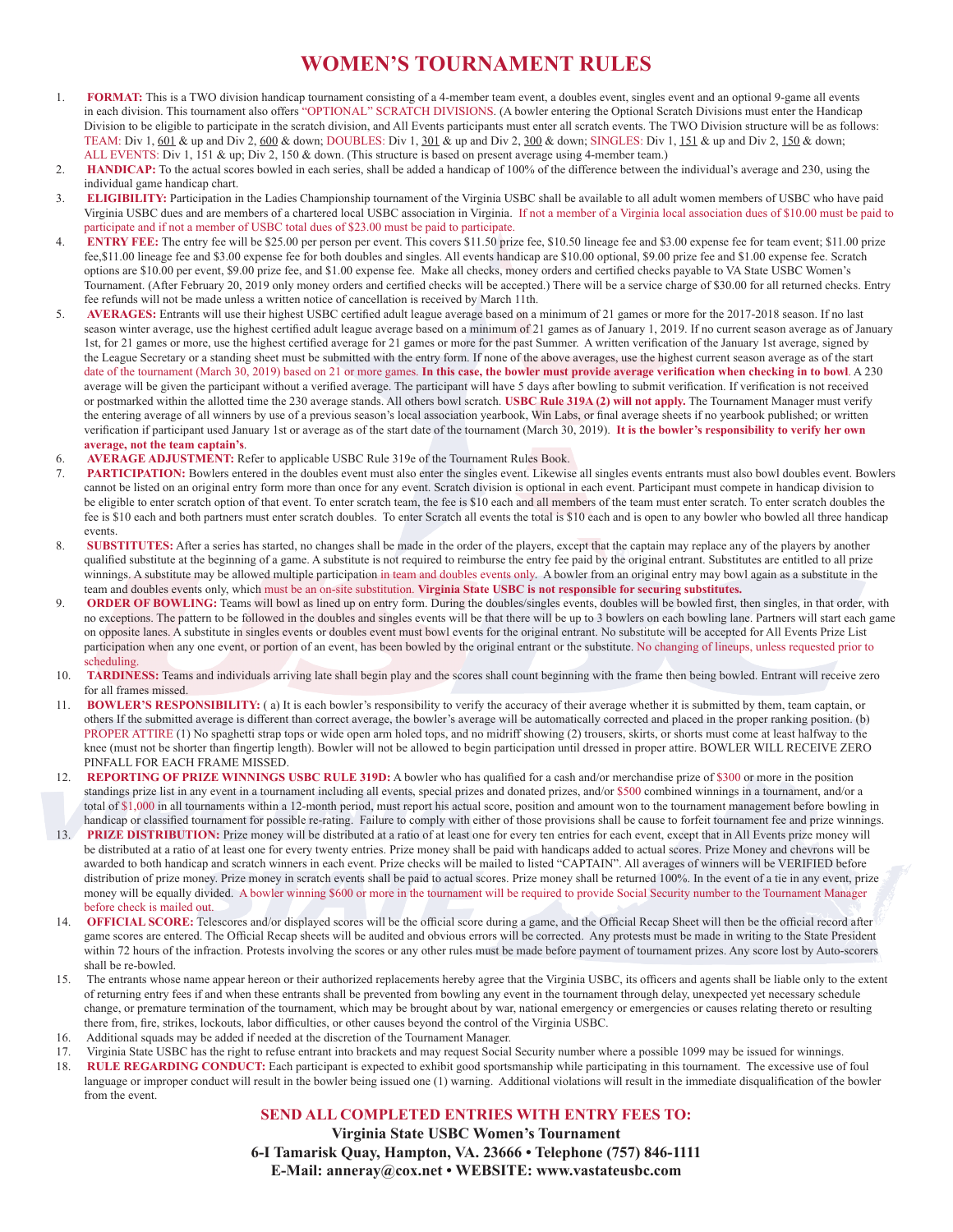## **2019 2019**

## **VIRGINIA STATE USBC 62ND ANNUAL WOMEN'S TOURNAMENT**

**2019 2019**

#### **PLEASE READ THE RULES FIRST - TYPE OR PRINT AND FILL ALL SPACES COMPLETELY & CLEARLY**

#### **ALL BOWLERS MUST PRESENT A CURRENT USBC CARD OR PAY \$23.00 TO PURCHASE AN AFFILIATED CARD. THERE WILL BE NO EXCEPTIONS**

| <b>TEAM NAME:</b>                                                                                                                                                                                                                                              |                                                                                                                                                                                                                                                  |                                                                                                                                                                                                                          |                                   |                                  |                              |                  |                 |                              |                             |  |
|----------------------------------------------------------------------------------------------------------------------------------------------------------------------------------------------------------------------------------------------------------------|--------------------------------------------------------------------------------------------------------------------------------------------------------------------------------------------------------------------------------------------------|--------------------------------------------------------------------------------------------------------------------------------------------------------------------------------------------------------------------------|-----------------------------------|----------------------------------|------------------------------|------------------|-----------------|------------------------------|-----------------------------|--|
| <b>CAPTAIN'S NAME:</b>                                                                                                                                                                                                                                         | PH:                                                                                                                                                                                                                                              |                                                                                                                                                                                                                          | E-MAIL:                           |                                  |                              |                  |                 |                              |                             |  |
| <b>ADDRESS:</b>                                                                                                                                                                                                                                                | CITY:                                                                                                                                                                                                                                            |                                                                                                                                                                                                                          |                                   | <b>STATE:</b><br>$\mathbf{ZIP:}$ |                              |                  |                 |                              |                             |  |
| <b>NAME OF YOUR LOCAL</b><br><b>BOWLING ASSOCIATION</b>                                                                                                                                                                                                        |                                                                                                                                                                                                                                                  |                                                                                                                                                                                                                          | <b>ENTERING</b><br><b>AVERAGE</b> |                                  |                              |                  |                 |                              |                             |  |
| <b>TYPE OR PRINT LEGIBLY THE BOWLER'S BOWLER ID#</b><br><b>NAME AS IT APPEARS IN THE YEARBOOK</b>                                                                                                                                                              | $(EX: 2351-2515)$                                                                                                                                                                                                                                |                                                                                                                                                                                                                          | <b>E-MAIL</b><br><b>ADDRESS:</b>  | <b>HIGHEST</b><br>2017-2018      | 2019<br><b>Member Lookup</b> | JAN <sub>1</sub> |                 | <b>ARTISTS</b>               |                             |  |
| <b>FIRST</b><br><b>LAST</b><br><b>INITIAL</b><br>1                                                                                                                                                                                                             |                                                                                                                                                                                                                                                  |                                                                                                                                                                                                                          |                                   |                                  |                              |                  |                 |                              |                             |  |
| $\overline{2}$                                                                                                                                                                                                                                                 |                                                                                                                                                                                                                                                  |                                                                                                                                                                                                                          |                                   |                                  |                              |                  |                 |                              |                             |  |
| $\overline{\mathbf{3}}$                                                                                                                                                                                                                                        |                                                                                                                                                                                                                                                  |                                                                                                                                                                                                                          |                                   |                                  |                              |                  |                 |                              |                             |  |
| $\overline{\mathbf{4}}$                                                                                                                                                                                                                                        |                                                                                                                                                                                                                                                  |                                                                                                                                                                                                                          |                                   |                                  |                              |                  |                 |                              |                             |  |
| <b>CENTURY LANES</b><br><b>Team Squad Times</b><br>Saturday & Sunday<br>8:00 & 12:00                                                                                                                                                                           | <b>TOURNAMENT TIMES</b><br><b>SPARETIMES LANES</b><br><b>Singles &amp; Doubles Squad Times</b><br>$\left( \mathbb{R}\right)$<br>MAR 30-31; APR 6-7; 13-14; 27-28, 2018<br>Saturday & Sunday<br>$8:00 \& 1:00$<br><b>LANES DRESSED ONCE A DAY</b> |                                                                                                                                                                                                                          |                                   |                                  |                              |                  |                 |                              |                             |  |
| <b>ENTER DATE &amp; TIME FOR TEAM</b><br><b>ENTER DATE &amp; TIME FOR S &amp; D</b><br><b>CENTURY LANES</b><br><b>SPARETIMES LANES</b><br><b>OFFICE USE ONLY</b><br>1ST CHOICE:<br><b>1ST CHOICE:</b>                                                          |                                                                                                                                                                                                                                                  |                                                                                                                                                                                                                          |                                   |                                  |                              |                  |                 |                              |                             |  |
| $2ND$ CHOICE: $\qquad \qquad$                                                                                                                                                                                                                                  | TEAM SCHEDULE:                                                                                                                                                                                                                                   |                                                                                                                                                                                                                          |                                   |                                  |                              |                  |                 |                              |                             |  |
| $3RD$ CHOICE: $\qquad \qquad \qquad$                                                                                                                                                                                                                           | SINGLE & DOUBLES:                                                                                                                                                                                                                                |                                                                                                                                                                                                                          |                                   |                                  |                              |                  |                 |                              |                             |  |
| <b>HANDICAP DIVISION</b><br>\$25.00 PER PERSON PER EVENT<br><b>TEAM EVENT \$100.00 \$</b><br>SINGLE EVENTS \$25.00 \$<br><b>DOUBLES EVENT \$50.00 \$</b>                                                                                                       | <b>ENTRY COST</b>                                                                                                                                                                                                                                | <b>SCRATCH DIVISION</b><br>\$10.00 PER PERSON PER EVENT<br>WHOLE TEAM MUST BOWL > TEAM EVENT<br>\$40.00 S<br><b>SINGLE EVENT</b> \$10.00 \$<br>$-$ BOTH BOWLERS MUST BOWL $\longrightarrow$ DOUBLES EVENT \$20.00 $\sim$ |                                   |                                  |                              |                  |                 |                              |                             |  |
| <b>ALL EVENTS</b><br>\$10.00S<br><b>HANDICAP TOTAL</b><br>$\mathbf{s}$                                                                                                                                                                                         | <b>TOTAL AMOUNT DUE</b><br>$\sim$ s                                                                                                                                                                                                              | <b>ALL EVENTS</b><br>\$10.00 \$<br><b>SCRATCH TOTAL</b><br>$s$ . The set of $s$                                                                                                                                          |                                   |                                  |                              |                  |                 |                              |                             |  |
| MAKE ALL CHECKS, MONEY ORDERS, AND CERTIFIED CHECKS PAYABLE TO: VA STATE USBC WOMEN'S TOURNAMENT<br>MAIL TO: VIRGINIA STATE MIXED TOURNAMENT, 6-I TAMARISK QUAY, HAMPTON, VA. 23666<br>(AFTER FEBRUARY 20, 2019 ONLY MONEY ORDERS & CERTIFIED CHECKS ACCEPTED) |                                                                                                                                                                                                                                                  |                                                                                                                                                                                                                          |                                   |                                  |                              |                  |                 |                              |                             |  |
| <b>Print form to Send in Mail</b>                                                                                                                                                                                                                              | THERE WILL BE A \$30.00 FEE FOR ALL RETURNED CHECKS                                                                                                                                                                                              |                                                                                                                                                                                                                          |                                   |                                  | <b>Rest Form</b>             |                  |                 | <b>Rest Group</b>            |                             |  |
| TYPE OR PRINT LEGIBLY THE BOWLER'S NAME<br>AS IT APPEARS IN THE YEARBOOK                                                                                                                                                                                       |                                                                                                                                                                                                                                                  | <b>BOWLER ID#</b><br>$(EX: 2351-2515)$                                                                                                                                                                                   | <b>HIGHEST</b><br>$2017 - 2018$   | <b>JAN1</b><br>2019              | <b>SCRATCH</b><br>DIVISION   |                  | <b>USE ONLY</b> | <b>OFFICE</b>                |                             |  |
| <b>LAST</b><br><b>FIRST</b>                                                                                                                                                                                                                                    | <b>INITIAL</b>                                                                                                                                                                                                                                   |                                                                                                                                                                                                                          | <b>Member Lookup</b>              |                                  | S<br>$\mathbf{D}$            | $\mathbf{A}$     |                 |                              |                             |  |
| 1<br>$\overline{2}$                                                                                                                                                                                                                                            |                                                                                                                                                                                                                                                  |                                                                                                                                                                                                                          |                                   |                                  |                              |                  | S<br>S          | $\mathbf{D}$<br>$\mathbf{D}$ | $\mathbf A$<br>$\mathbf{A}$ |  |
| 1                                                                                                                                                                                                                                                              |                                                                                                                                                                                                                                                  |                                                                                                                                                                                                                          |                                   |                                  |                              |                  | S               | D                            | $\mathbf{A}$                |  |
| $\overline{2}$                                                                                                                                                                                                                                                 |                                                                                                                                                                                                                                                  |                                                                                                                                                                                                                          |                                   |                                  |                              |                  | S               | $\mathbf{D}$                 | ${\bf A}$                   |  |

**DOUBLES/SINGLE ENTRY:** DOUBLES PARTNERS MUST BE LISTED ON THE SAME ENTRY FORM. IF A TEAM MEMBER IS PAIRED FOR DOUBLES WITH A BOWLER ON ANOTHER TEAM, PLEASE SUBMIT BOTH ENTRIES IN THE SAME ENVELOPE